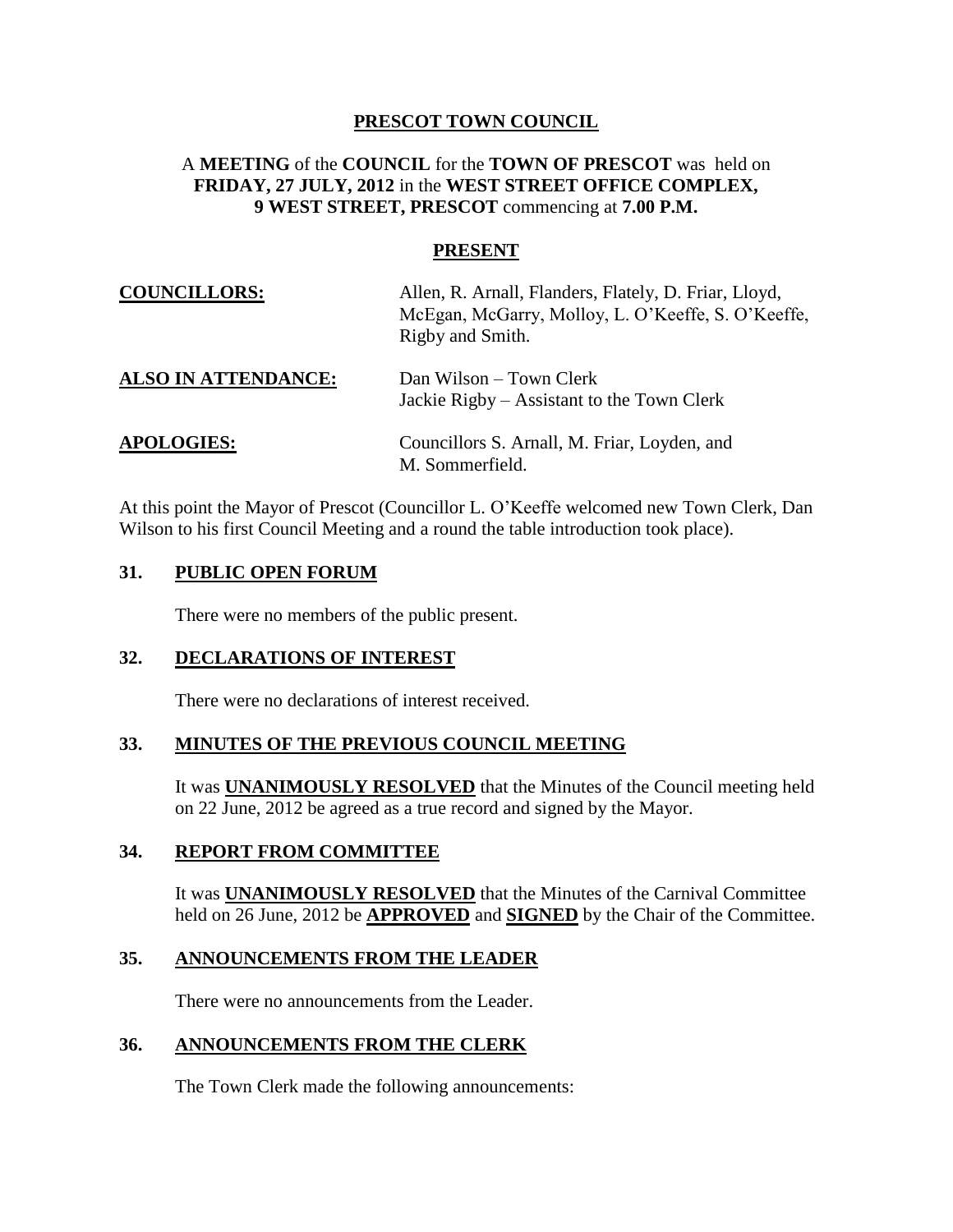#### **Portas Pilot**

Town Clerk announced that a public meeting had been called by interested parties to discuss an application to the next round of the Portas Pilot. Town Clerk explained that the Portas Pilot is a central government initiative aimed at rejuvenating high streets across the UK. The meeting is scheduled for  $16<sup>th</sup>$  August 2pm at the Print House on High Street.

### **Training – Code of Conduct**

Town Clerk announced that **,** KMBC will be providing training to update members of changes to the standards regime following the Localism Act 2011. KMBC have opened up the offer to Local Councils in the area. There will be two dates for training in early September and TC to inform members of those dates. It is highly recommended that members attend this one of the training sessions to ensure they have clarity with regards to the new code, which will be an agenda item in Septembers meeting.

Handouts had been circulated around the table informing members of forthcoming events in Knowsley.

He was sorry to inform everyone that former Councillor and past Mayoress of Prescot (Mrs Pat Hayward) had passed away at 3.00 a.m. on Thursday morning. Members would be informed of funeral arrangements as soon as possible.

# **37. MAYORAL ENGAGEMENTS**

A schedule of Mayoral Engagements was submitted. It was **UNANIMOUSLY RESOLVED** that the schedule be noted.

# **38. PLANNING APPLICATIONS**

The following planning applications were considered by Members.

- 12/00293/FUL McDonalds Restaurant, Cables Retail Park
- 12/00392/FUL Land adjacent to 10 Coronation Drive
- 12/00379/FUL 40 Hawthorne Road
- 12/00176/TCA The Vicarage, Vicarage Place
- 12/00286/FUL Beech House, Park Road

It was **UNANIMOUSLY RESOLVED** that there were no objections to the above planning applications.

# **39. PLANNING DECISIONS**

The following planning decisions were **NOTED** by members.

| 12/00193/FUL | <b>Our Ladys Catholic Primary School</b> | Granted |
|--------------|------------------------------------------|---------|
| 12/00242/FUL | The Watchmaker, Eccleston Street         | Granted |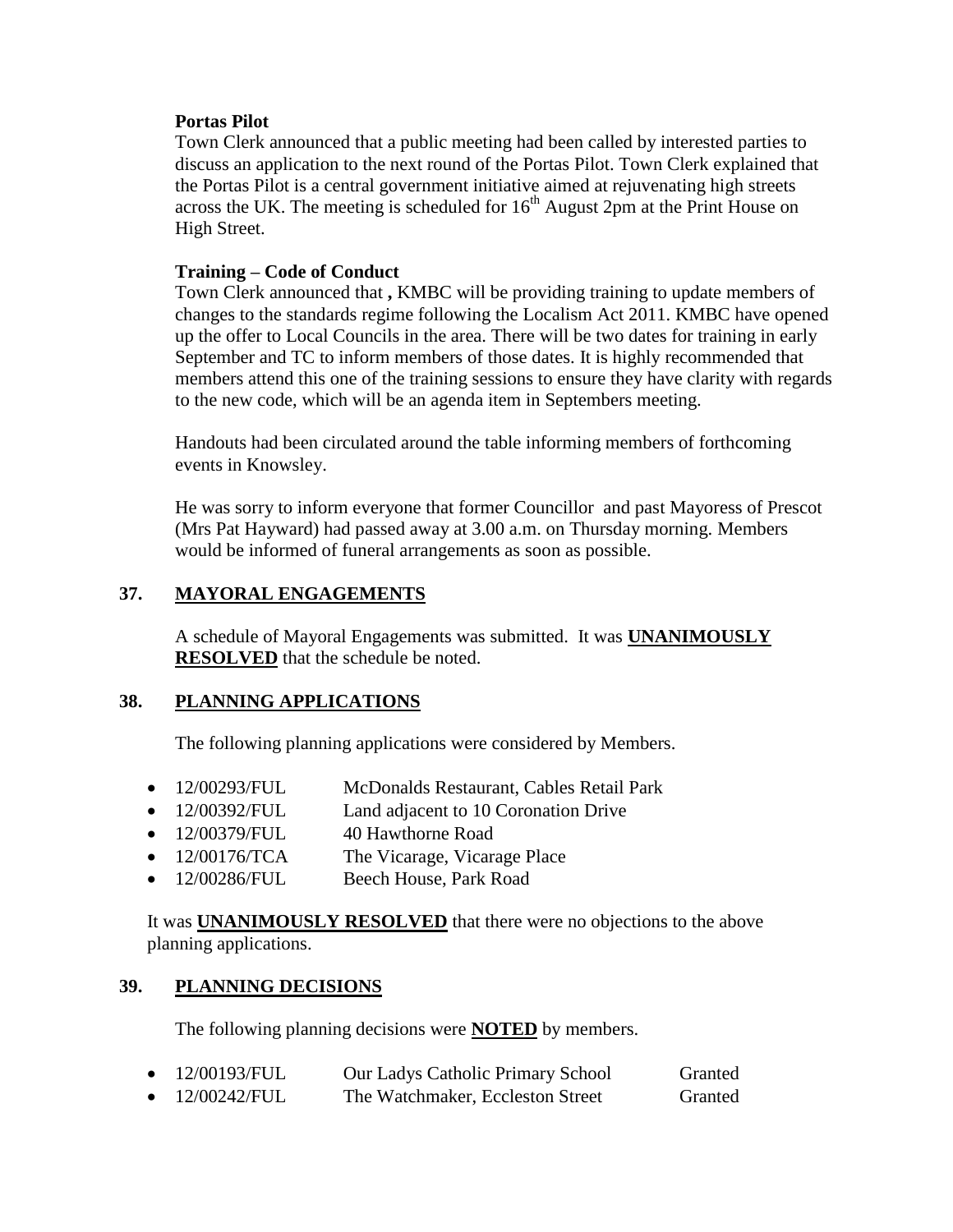• 12/00154/ADV Royal Bank of Scotland Split Decision

• 12/00117/ADV New Star Supermarket, Warrington Road Refused

# **40**. **NEW TOWN HALL**

The Town Council considered the report submitted by the Town Clerk informing them of the progress made in the acquisition of the Fusilier Public House.

It was **UNANIMOUSLY RESOLVED** to convene a Re-Location/General Purposes & Finance Committee Meeting as soon as possible and report back to the Council.

# **41. CHARGING POLICY**

The Town Council considered the report submitted by the Town Clerk regarding the need to adopt a Charging Policy and details of the Service Level Agreement in relation to football pitch maintenance offered by Knowsley Borough Council.

It was **UNANIMOUSLY RESOLVED** that the recommendations be ACCEPTED**.**

# **42. FESTIVE LIGHTS**

The Town Clerk submitted a letter from Knowsley Borough Council regarding the provision of festive lights for Prescot Town Centre.

It was **RESOLVED** that the Council will not make a contribution to Knowsley Borough Council regarding the provision of festive lights and request that Prescot receives the same provision as Huyton and Kirkby Town centres. Town Clerk to inform Knowsley.

# **43. BUDGET MONITORING STATEMENT**

The Town Clerk issued a monitoring statement informing members of the current financial expenditure and forecast for the year at this point in time.

It was **UNANIMOUSLY RESOLVED** that the budget monitoring statement be **NOTED.**

# **44. PRESCOT LEISURE CENTRE UPDATE**